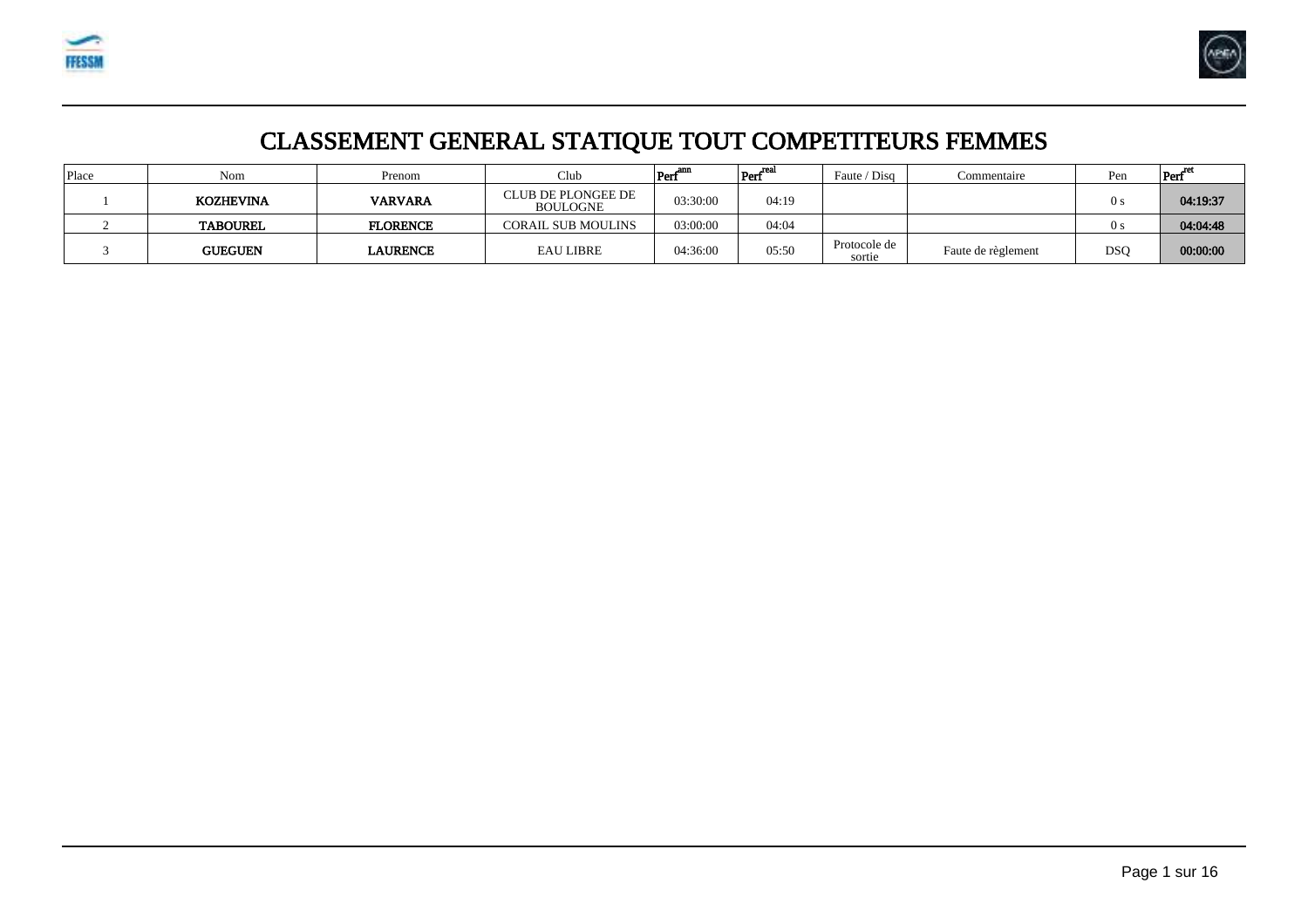



# CLASSEMENT GENERAL STATIQUE TOUT COMPETITEURS HOMMES

| Place | Nom             | Prenom           | $\alpha$ lub                     | $\text{Perf}^{\text{amp}}$ | $ $ Perf $^{\rm real}$ | Faute / Disg | Commentaire | Pen | Perf     |
|-------|-----------------|------------------|----------------------------------|----------------------------|------------------------|--------------|-------------|-----|----------|
|       | LANOISELIER     | <b>AURELIEN</b>  | <b>EAU LIBRE</b>                 | 05:30:00                   | 06:37                  |              |             | 0 s | 06:37:38 |
|       | <b>DUFRESNE</b> | PIERRE LOUIS     | CYRNEA - L'APNEE A LYON          | 05:00:00                   | 05:16                  |              |             | ()  | 05:16:78 |
|       | <b>DANJON</b>   | <b>JEAN YVES</b> | CLUB DE PLONGEE DU<br>LOUP PENDU | 04:00:00                   | 04:58                  |              |             | 0 s | 04:58:09 |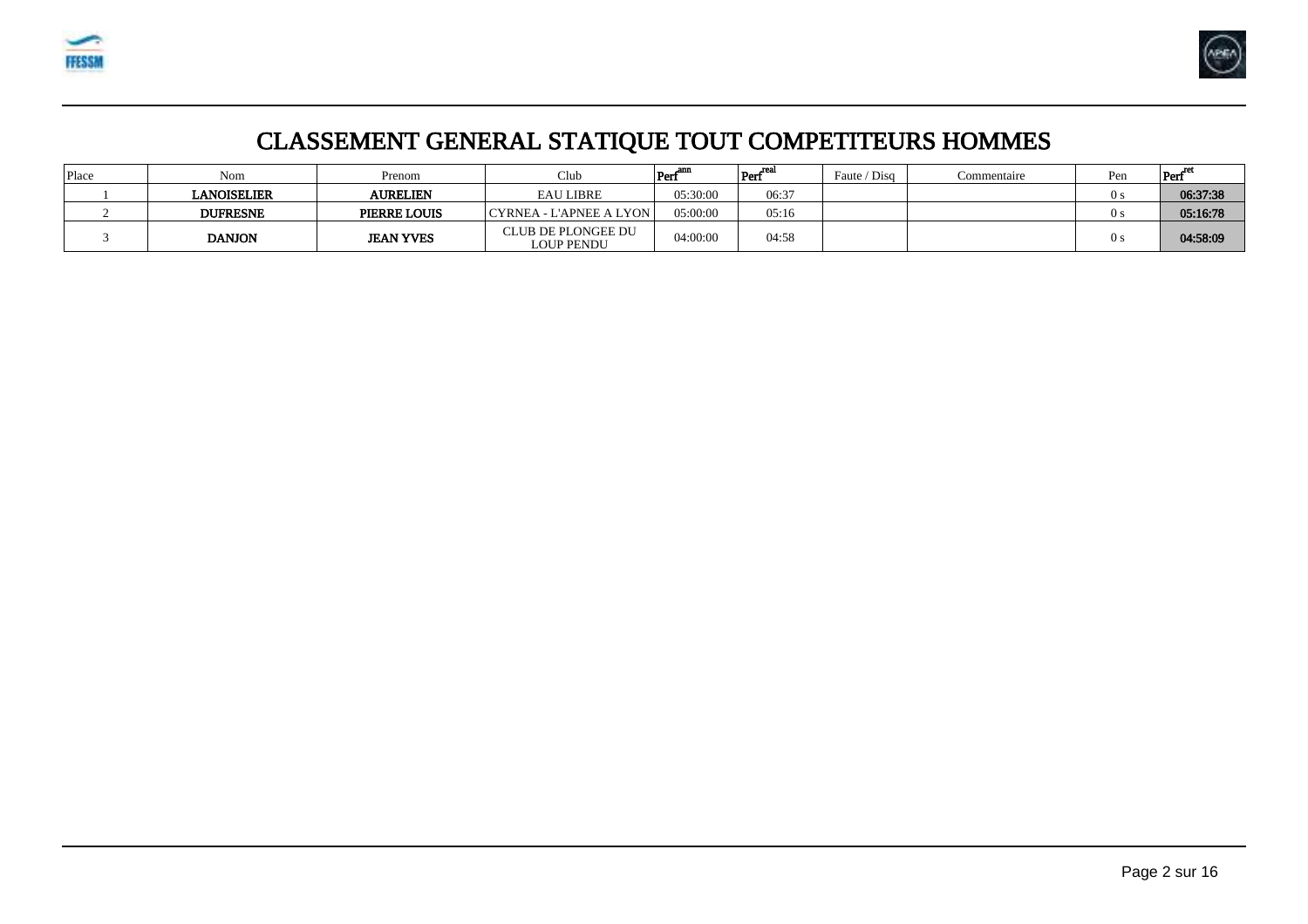



# CLASSEMENT STATIQUE HOMMES Jeunes

# Aura Apnea Contest 2019

| Place | Non.       | Prenom  | Club                                                    | ano<br>Pert | rea<br>Perf | $\sim$<br>Faute<br>Disc | <b>Commentaire</b> | Pen | Perf     |
|-------|------------|---------|---------------------------------------------------------|-------------|-------------|-------------------------|--------------------|-----|----------|
|       | <b>ELU</b> | CLEMENT | CLUB DE GRAND !<br>Aυt<br>$\sim$ $\sim$<br><b>CHAMP</b> | 01:30:00    | 03:19       |                         |                    |     | 03:19:02 |

### CLASSEMENT STATIQUE FEMMES Seniors

| Place | Nom              | Prenom          | $\mathbb{C}$ lub                      | $Perf^{anr}$ | $\rm{Perf}^{\rm{real}}$ | Faute / Disg           | Commentaire        | Pen        | Perf <sup>"</sup> |
|-------|------------------|-----------------|---------------------------------------|--------------|-------------------------|------------------------|--------------------|------------|-------------------|
|       | <b>KOZHEVINA</b> | <b>VARVARA</b>  | CLUB DE PLONGEE DE<br><b>BOULOGNE</b> | 03:30:00     | 04:19                   |                        |                    | 0 s        | 04:19:37          |
|       | <b>TABOUREL</b>  | <b>FLORENCE</b> | <b>CORAIL SUB MOULINS</b>             | 03:00:00     | 04:04                   |                        |                    | () s       | 04:04:48          |
|       | <b>GUEGUEN</b>   | LAURENCE        | <b>EAU LIBRE</b>                      | 04:36:00     | 05:50                   | Protocole de<br>sortie | Faute de règlement | <b>DSC</b> | 00:00:00          |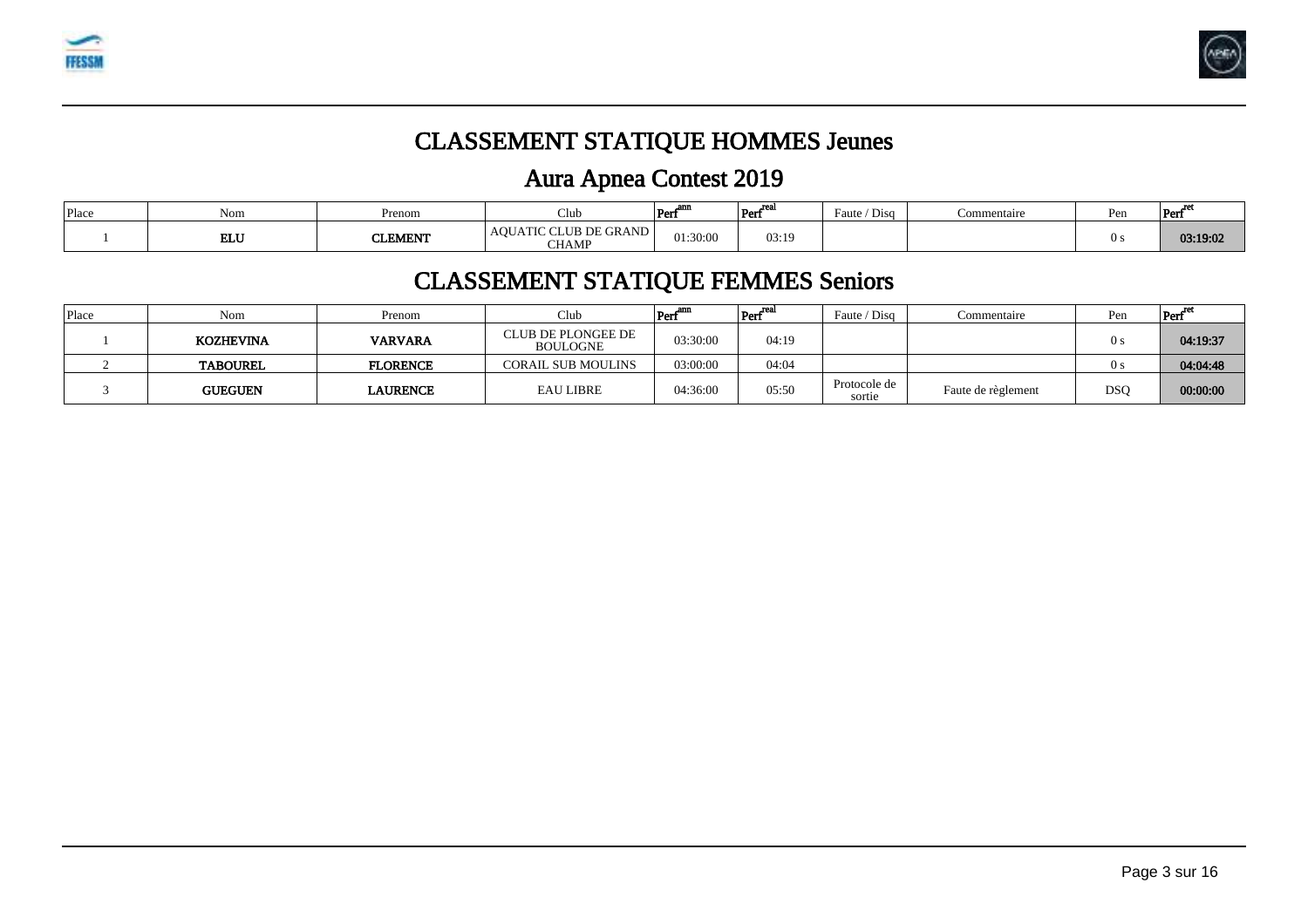



### CLASSEMENT STATIQUE HOMMES Seniors

### Aura Apnea Contest 2019

| Place | Nom             | Prenom           | Club                                    | $Perf^{ann}$ | $ Perf^{real} $ | Faute / Disg | Commentaire | Pen            | Perf     |
|-------|-----------------|------------------|-----------------------------------------|--------------|-----------------|--------------|-------------|----------------|----------|
|       | LANOISELIER     | <b>AURELIEN</b>  | <b>EAU LIBRE</b>                        | 05:30:00     | 06:37           |              |             | $\theta$ s     | 06:37:38 |
|       | <b>DUFRESNE</b> | PIERRE LOUIS     | CYRNEA - L'APNEE A LYON                 | 05:00:00     | 05:16           |              |             | $\theta$       | 05:16:78 |
|       | <b>DANJON</b>   | <b>JEAN YVES</b> | CLUB DE PLONGEE DU<br><b>LOUP PENDU</b> | 04:00:00     | 04:58           |              |             | 0 <sub>s</sub> | 04:58:09 |

### CLASSEMENT GENERAL DYNAMIQUE TOUT COMPETITEURS FEMMES

| Place | Nom              | Prenom          | Club                                          | Perf <sup>ann</sup> | rea<br>Pert | Faute / Disg | Commentaire | Pen            | Perf   |
|-------|------------------|-----------------|-----------------------------------------------|---------------------|-------------|--------------|-------------|----------------|--------|
|       | <b>TABOUREL</b>  | <b>FLORENCE</b> | <b>CORAIL SUB MOULINS</b>                     | 110                 | 110,75      |              |             | 0 <sub>m</sub> | 110,75 |
|       | <b>VERGNOLLE</b> | <b>MARTINE</b>  | CLUB D'ACTIVITES SUB<br><b>DE CHAMALIERES</b> | $Q \leq$<br>ൊ       | 103,00      |              |             | 0 <sub>m</sub> | 103    |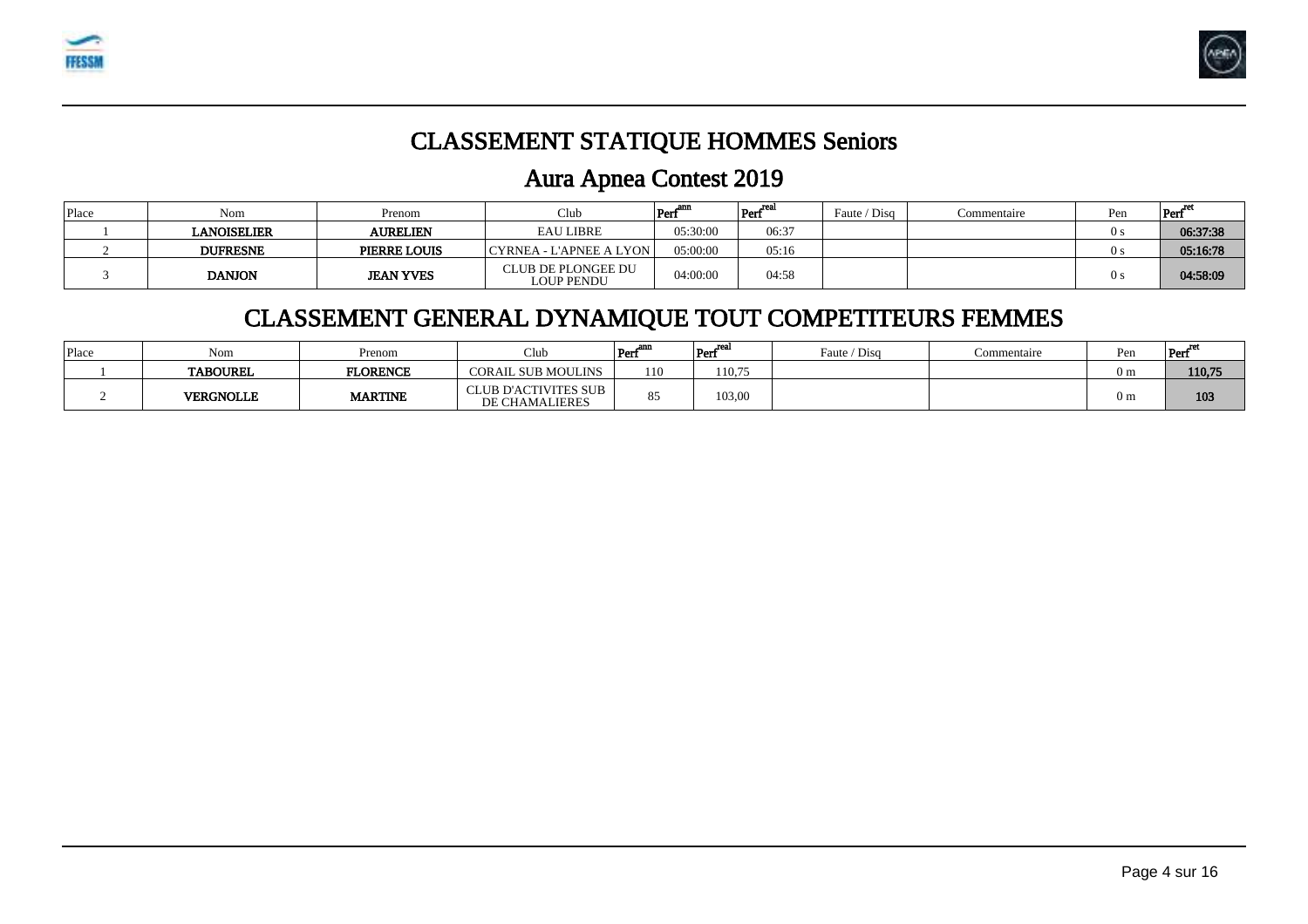



# CLASSEMENT GENERAL DYNAMIQUE TOUT COMPETITEURS HOMMES

| Place | Nom                | Prenom              | Club                                         | $Perf^{ann}$ | $ _{\operatorname{Perf}}^{\operatorname{real}}$ | Faute / Disg | Commentaire | Pen            | Perf   |
|-------|--------------------|---------------------|----------------------------------------------|--------------|-------------------------------------------------|--------------|-------------|----------------|--------|
|       | ELU                | <b>OLIVIER</b>      | <b>AOUATIC CLUB DE</b><br><b>GRAND CHAMP</b> | 150          | 154,45                                          |              |             | 0 <sub>m</sub> | 154,45 |
|       | <b>LANOISELIER</b> | <b>AURELIEN</b>     | <b>EAU LIBRE</b>                             | 110          | 125,00                                          |              |             | 0 <sub>m</sub> | 125    |
|       | <b>DUFRESNE</b>    | <b>PIERRE LOUIS</b> | CYRNEA - L'APNEE A<br>LYON                   | 115          | 125,00                                          |              |             | 0 <sub>m</sub> | 125    |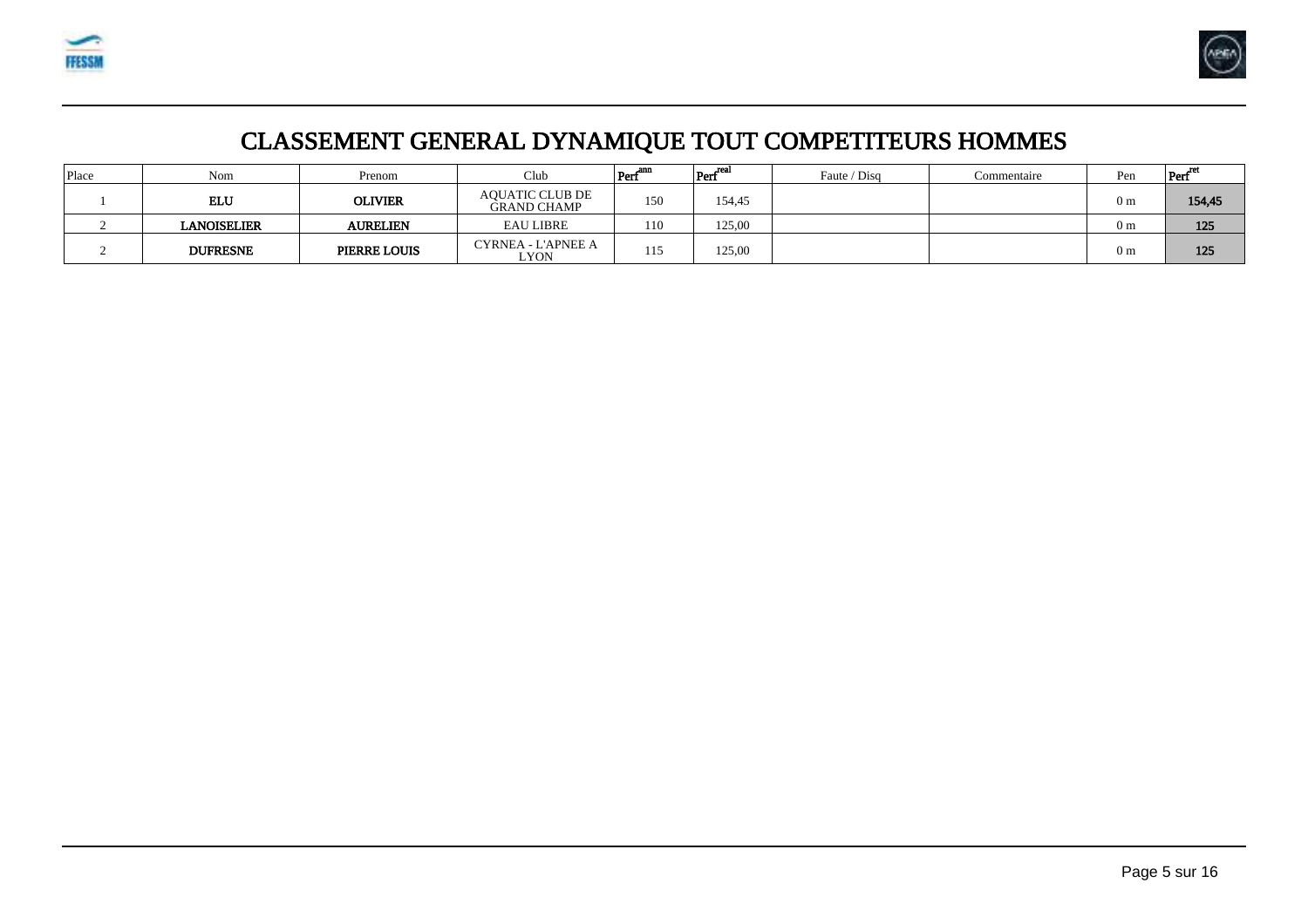



# CLASSEMENT DYNAMIQUE HOMMES Jeunes

# Aura Apnea Contest 2019

| Place | Nom        | Prenom         | ر Lub                                        | oms<br> Per<br>-- | . .<br>Per<br>$-1$ | $\sqrt{2}$<br>Faute /<br>$D1$ sc | <b>⊃ommentaire</b> | Pen            | Per   |
|-------|------------|----------------|----------------------------------------------|-------------------|--------------------|----------------------------------|--------------------|----------------|-------|
|       | <b>ELU</b> | <b>CLEMENT</b> | <b>AOUATIC CLUB DE</b><br><b>GRAND CHAMP</b> | 100               | 107,40<br>$\sim$   |                                  |                    | 0 <sub>m</sub> | 107,4 |

### CLASSEMENT DYNAMIQUE FEMMES Seniors

| Place | Nom              | Prenom          | Club                                            | $Perf^{amp}$ | ---<br>$\sim$ $\sim$<br>Perf | Faute / Disq | <i>c</i> ommentaire | Pen | $Perf^{\circ}$ |
|-------|------------------|-----------------|-------------------------------------------------|--------------|------------------------------|--------------|---------------------|-----|----------------|
|       | <b>TABOUREL</b>  | <b>FLORENCE</b> | <b>CORAIL SUB MOULINS</b>                       | 110          | 110,75                       |              |                     | ) m | 110,75         |
|       | <b>VERGNOLLE</b> | <b>MARTINE</b>  | CLUB D'ACTIVITES SUB 1<br><b>DE CHAMALIERES</b> | O E<br>oJ    | 103,00                       |              |                     | ) m | 103            |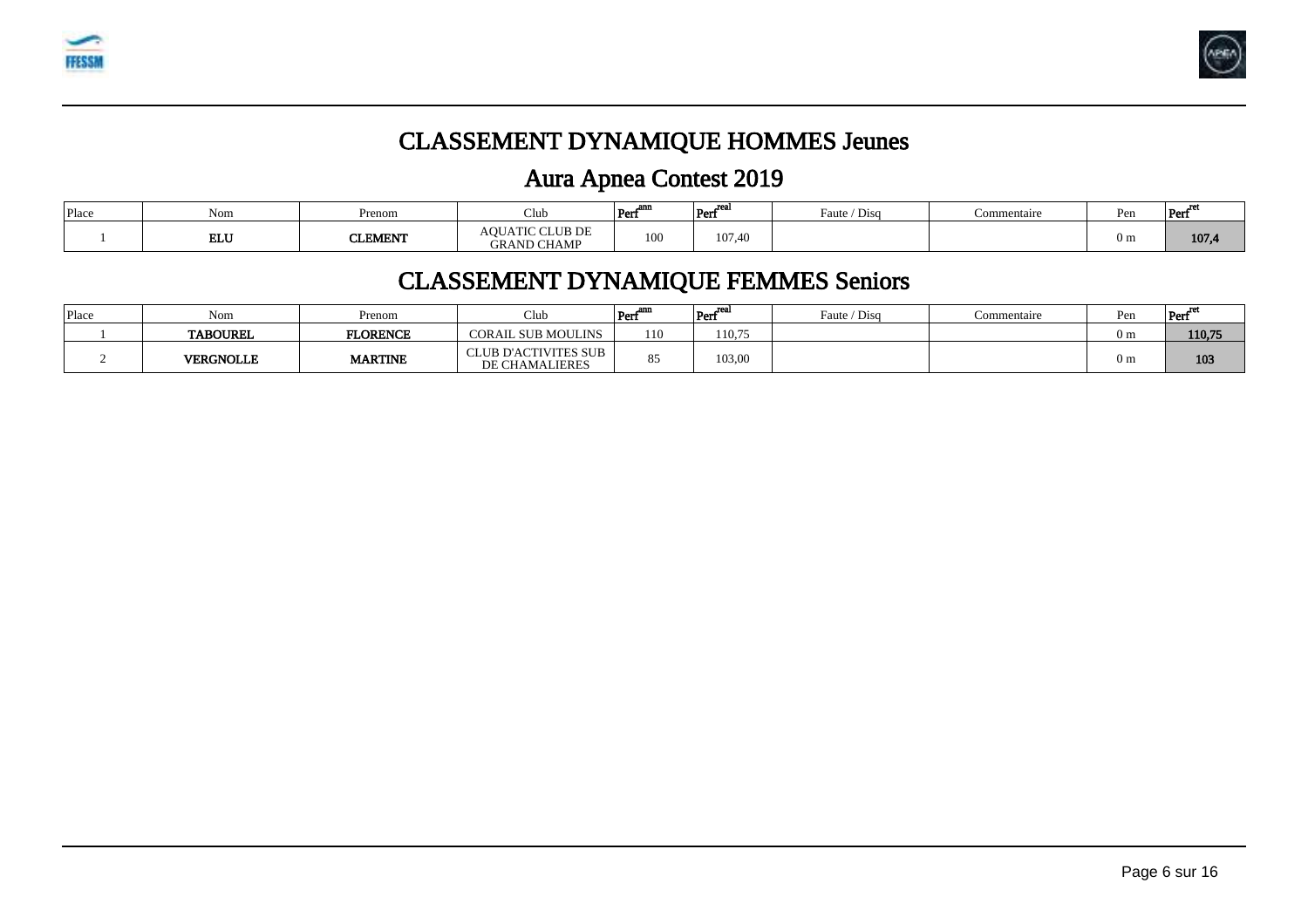



### CLASSEMENT DYNAMIQUE HOMMES Seniors

### Aura Apnea Contest 2019

| Place | Nom             | Prenom              | Club                                         | $\left  \text{Perf}^{\text{ann}} \right $ | Perfreal | Faute / Disg | Commentaire | Pen            | $Perf^{\sim}$ |
|-------|-----------------|---------------------|----------------------------------------------|-------------------------------------------|----------|--------------|-------------|----------------|---------------|
|       | ELU             | <b>OLIVIER</b>      | <b>AQUATIC CLUB DE</b><br><b>GRAND CHAMP</b> | 150                                       | 154,45   |              |             | 0 <sub>m</sub> | 154,45        |
|       | LANOISELIER     | <b>AURELIEN</b>     | <b>EAU LIBRE</b>                             | 110                                       | 125,00   |              |             | 0 <sub>m</sub> | 125           |
|       | <b>DUFRESNE</b> | <b>PIERRE LOUIS</b> | CYRNEA - L'APNEE A<br>LYON                   | 115                                       | 125,00   |              |             | 0 <sub>m</sub> | 125           |

### CLASSEMENT GENERAL DYNAMIQUE BI TOUT COMPETITEURS FEMMES

| Place | Nom               | Prenom            | Club                                           | $Perf^{amp}$ | $ Perf^{\text{real}}$ | Faute / Disg | Commentaire | Pen | $Perf^{\circ}$ |
|-------|-------------------|-------------------|------------------------------------------------|--------------|-----------------------|--------------|-------------|-----|----------------|
|       | <b>CORDIER</b>    | <b>FREDERIQUE</b> | CLUB DE PLONGEE DU<br><b>LOUP PENDU</b>        | 150          | 150,00                |              |             | ) m | 150            |
|       | <b>GUEGUEN</b>    | <b>LAURENCE</b>   | <b>EAU LIBRE</b>                               | 110          | 125,00                |              |             | 0 m | 125            |
|       | <b>TERRENOIRE</b> | <b>VALERIE</b>    | <b>CLUB DE PLONGEE DU</b><br><b>LOUP PENDU</b> | 75<br>ر ر    | 100,00                |              |             | ) m | 100            |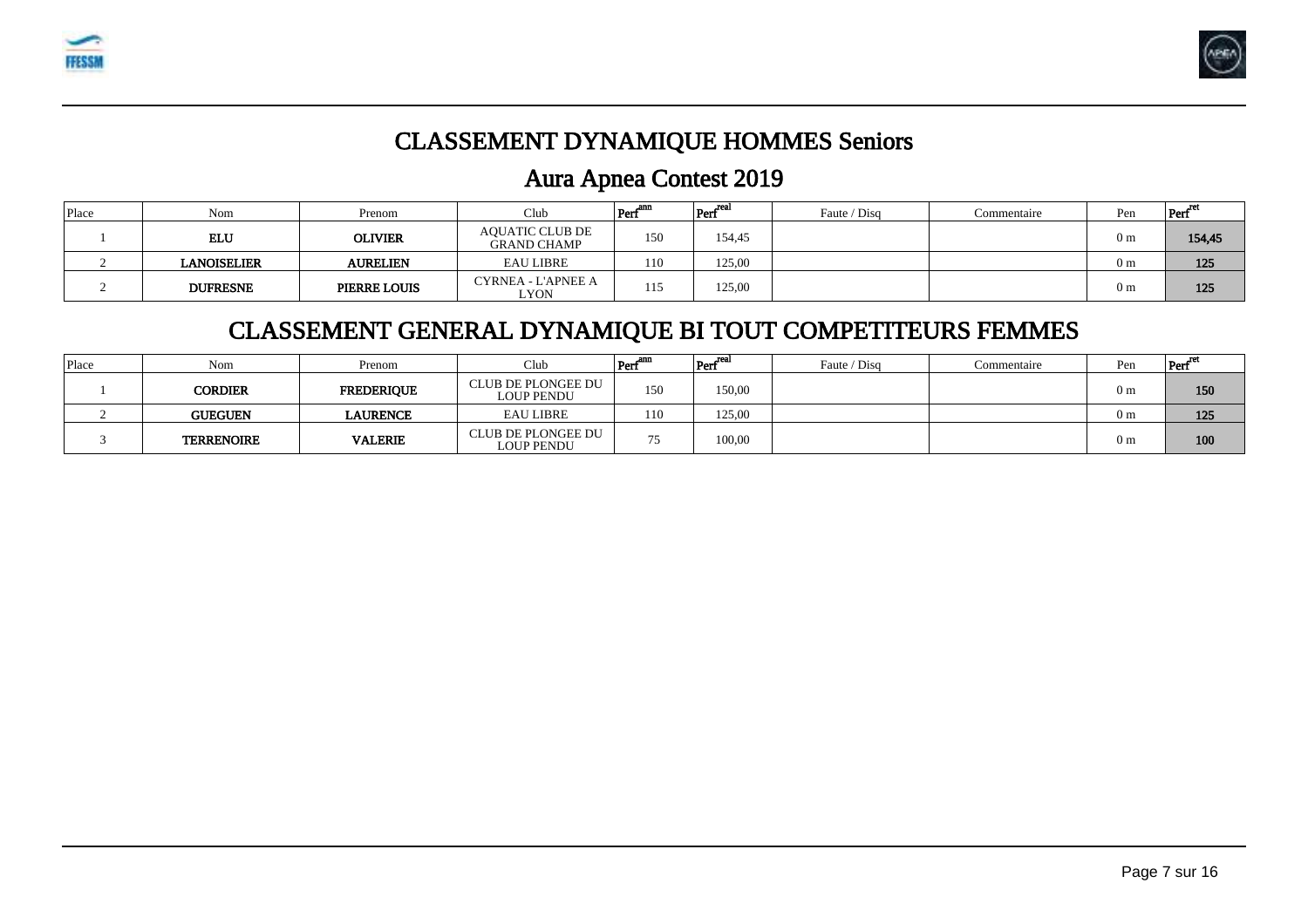



# CLASSEMENT GENERAL DYNAMIQUE BI TOUT COMPETITEURS HOMMES

| Place | Nom             | Prenom           | Club                                           | $\text{Perf}^{\text{ann}}$ | $ $ Perf $^{\text{real}}$ | Faute / Disg | Commentaire | Pen            | Peri   |
|-------|-----------------|------------------|------------------------------------------------|----------------------------|---------------------------|--------------|-------------|----------------|--------|
|       | <b>DANJON</b>   | <b>JEAN YVES</b> | <b>CLUB DE PLONGEE DU</b><br><b>LOUP PENDU</b> | 100                        | 117,70                    |              |             | 0 <sub>m</sub> | 117,7  |
|       | <b>NARBONNE</b> | <b>SVEN</b>      | <b>CLUB DE PLONGEE DU</b><br><b>LOUP PENDU</b> | 101                        | 108,25                    |              |             | 0 <sub>m</sub> | 108,25 |
|       | <b>CHAKROUN</b> | <b>MOURAD</b>    | U.J.S.M. - PLONGEE                             | 80                         | 105,40                    |              |             | 0 <sub>m</sub> | 105,4  |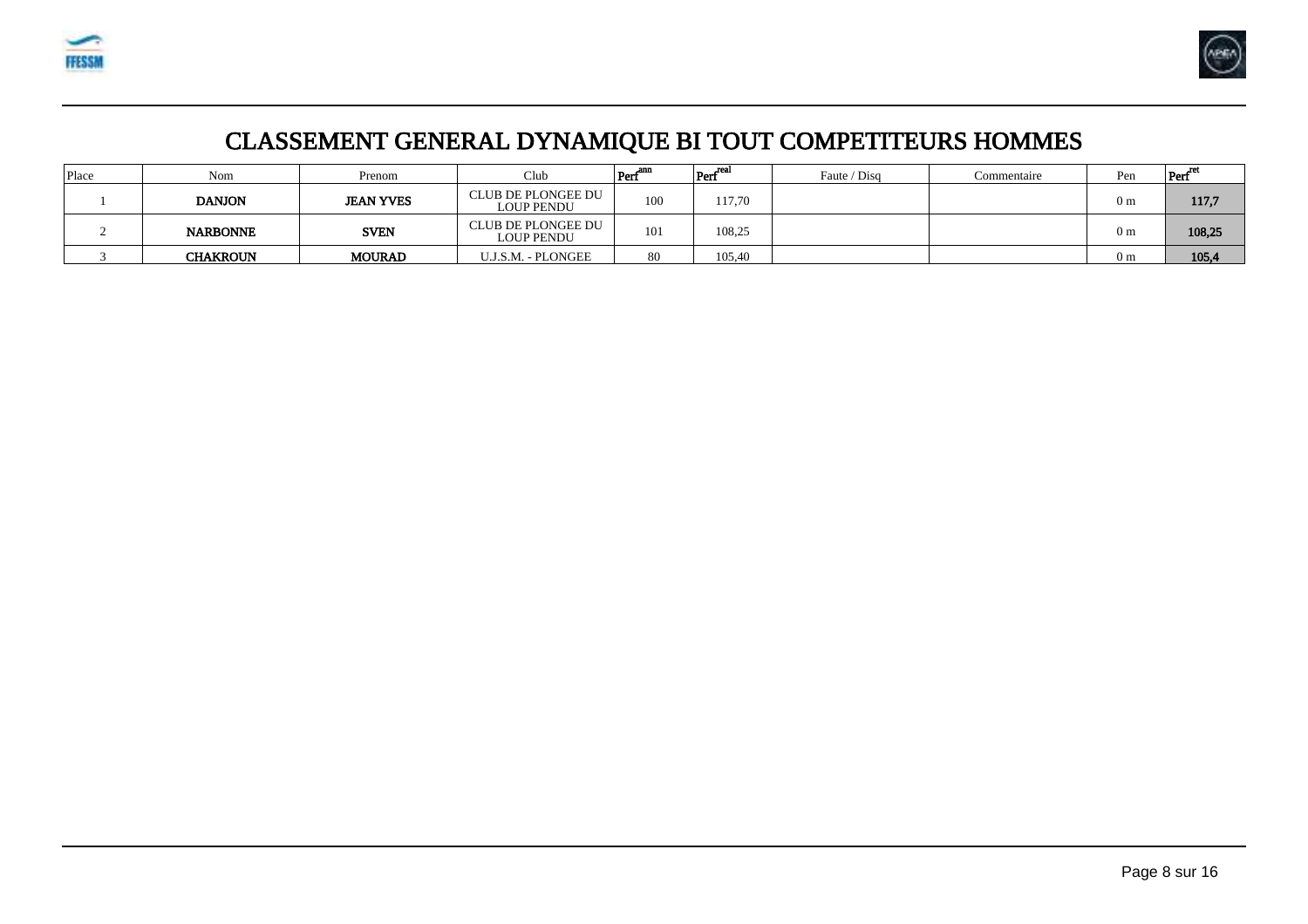



# CLASSEMENT DYNAMIQUE BI HOMMES Jeunes

# Aura Apnea Contest 2019

| Place | Nom             | Prenom         | Club                                  | om<br> Per       | Per    | 'Disq<br>Faute / | Commentaire | Pen            | Perf |
|-------|-----------------|----------------|---------------------------------------|------------------|--------|------------------|-------------|----------------|------|
|       | <b>GALLIONE</b> | <b>CLEMENT</b> | AOUATIC CLUB DE<br><b>GRAND CHAMP</b> | $\sim$ $-$<br>ັບ | 053,40 |                  |             | 0 <sub>m</sub> | 53,4 |

### CLASSEMENT DYNAMIQUE BI FEMMES Seniors

| Place | Nom               | Prenom            | Club                                           | Perf | _rea<br>Perf | Faute / Disg | Commentaire | Pen            | Pert |
|-------|-------------------|-------------------|------------------------------------------------|------|--------------|--------------|-------------|----------------|------|
|       | CORDIER           | <b>FREDERIQUE</b> | CLUB DE PLONGEE DU<br><b>LOUP PENDU</b>        | 150  | 150,00       |              |             | 0 <sub>m</sub> | 150  |
|       | <b>GUEGUEN</b>    | LAURENCE          | <b>EAU LIBRE</b>                               | 110  | 125,00       |              |             | 0 <sub>m</sub> | 125  |
|       | <b>TERRENOIRE</b> | <b>VALERIE</b>    | <b>CLUB DE PLONGEE DU</b><br><b>LOUP PENDU</b> | 75   | 100,00       |              |             | 0 <sub>m</sub> | 100  |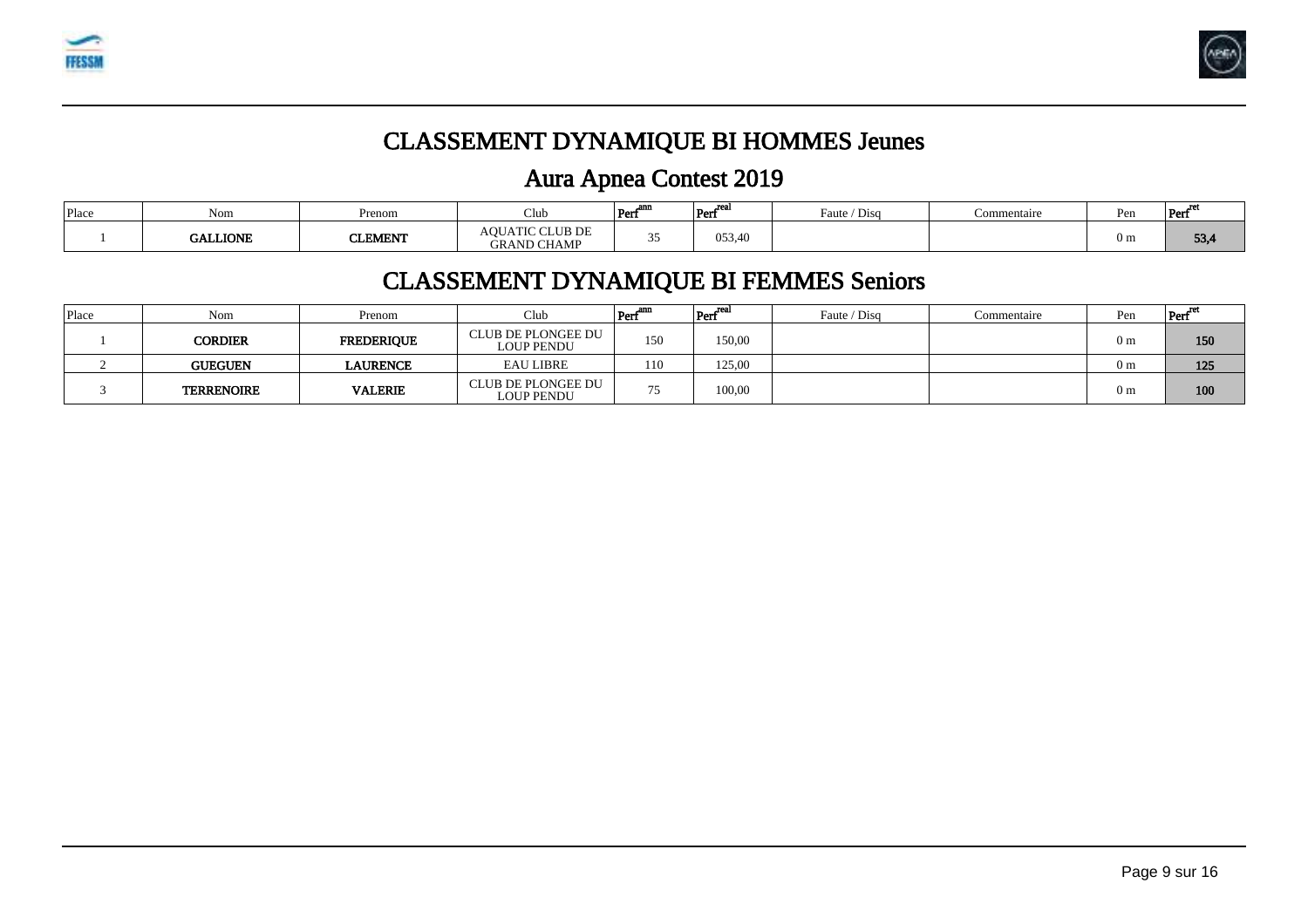



### CLASSEMENT DYNAMIQUE BI HOMMES Seniors

### Aura Apnea Contest 2019

| Place | Nom             | Prenom           | Club                                           | Perf | $ Perf^{\text{real}}$ | Faute / Disg | Commentaire | Pen            | Pert   |
|-------|-----------------|------------------|------------------------------------------------|------|-----------------------|--------------|-------------|----------------|--------|
|       | <b>DANJON</b>   | <b>JEAN YVES</b> | CLUB DE PLONGEE DU<br><b>LOUP PENDU</b>        | 100  | 117,70                |              |             | 0 <sub>m</sub> | 117,7  |
|       | <b>NARBONNE</b> | <b>SVEN</b>      | <b>CLUB DE PLONGEE DU</b><br><b>LOUP PENDU</b> | 101  | 108,25                |              |             | 0 <sub>m</sub> | 108,25 |
|       | <b>CHAKROUN</b> | <b>MOURAD</b>    | U.J.S.M. - PLONGEE                             | 80   | 105,40                |              |             | 0 <sub>m</sub> | 105,4  |

### CLASSEMENT GENERAL DYNAMIQUE SANS PALMES TOUT COMPETITEURS FEMMES

| Place | Nom               | Prenom            | Club                             | $\left \text{Perf}^{\text{ann}}\right $ | $ $ Perf <sup>real</sup> | Faute / Disg | Commentaire | Pen | $\left  \text{Perf}^{\text{ret}} \right $ |
|-------|-------------------|-------------------|----------------------------------|-----------------------------------------|--------------------------|--------------|-------------|-----|-------------------------------------------|
|       | CORDIER           | <b>FREDERIQUE</b> | CLUB DE PLONGEE DU<br>LOUP PENDU | 125                                     | 150,00                   |              |             | 0 m | 150,00                                    |
|       | <b>TABOUREL</b>   | <b>FLORENCE</b>   | <b>CORAIL SUB MOULINS</b>        | 90                                      | 103,78                   |              |             | 0 m | 103,78                                    |
|       | <b>BARBANCEYS</b> | <b>AUDE</b>       | CAP CLUB ARVERNE DE  <br>PLONGEE | 50                                      | 092,50                   |              |             | 0 m | 092,50                                    |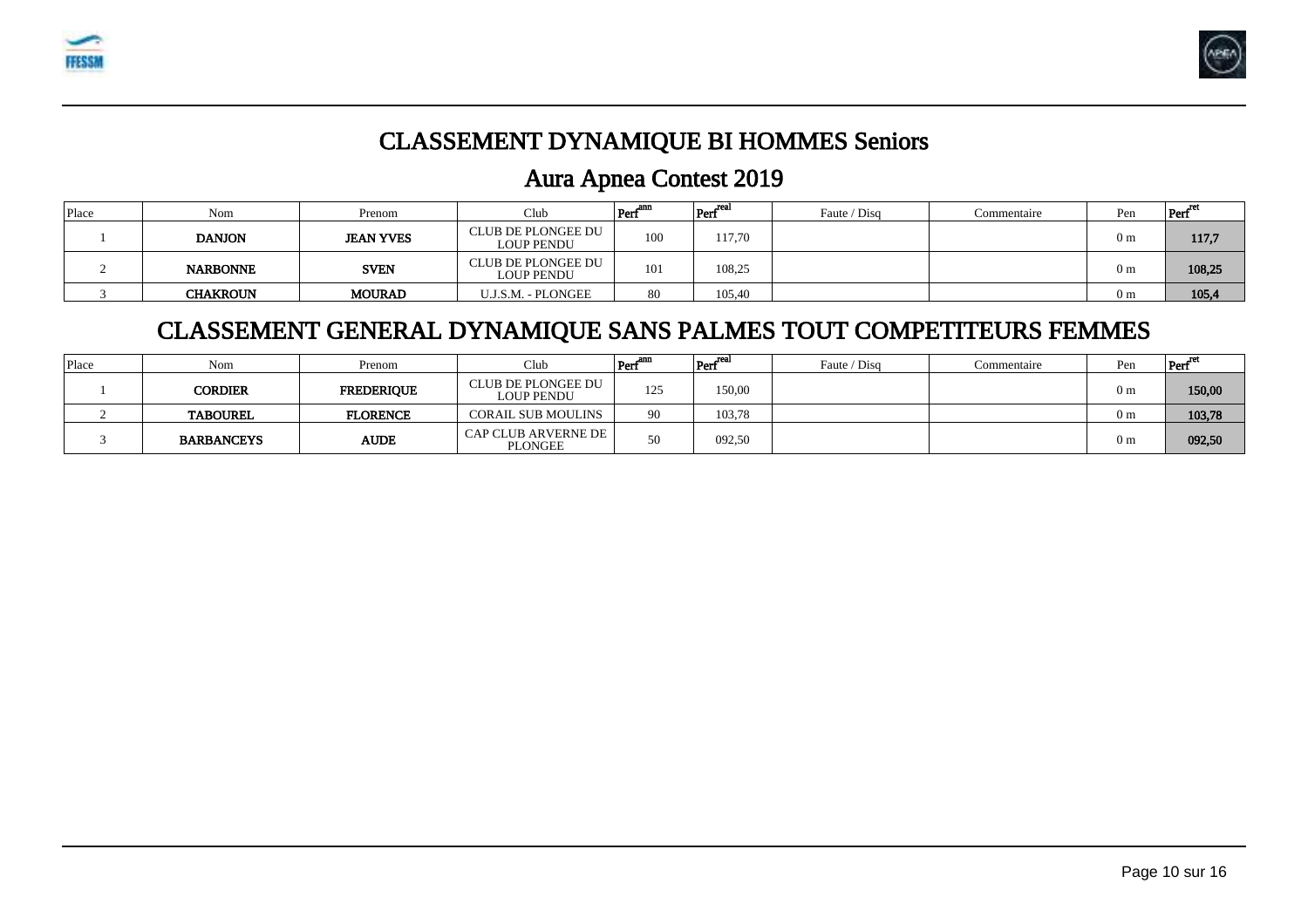



# CLASSEMENT GENERAL DYNAMIQUE SANS PALMES TOUT COMPETITEURS HOMMES

| Place | Nom             | Prenom              | Club                                         | Perf | $\left  \text{Perf}^{\text{real}} \right $ | Faute / Disg | Commentaire | Pen            | Perf   |
|-------|-----------------|---------------------|----------------------------------------------|------|--------------------------------------------|--------------|-------------|----------------|--------|
|       | <b>ELU</b>      | <b>OLIVIER</b>      | <b>AQUATIC CLUB DE</b><br><b>GRAND CHAMP</b> | 25   | 200,80                                     |              |             | 0 <sub>m</sub> | 200,80 |
|       | <b>DUFRESNE</b> | <b>PIERRE LOUIS</b> | CYRNEA - L'APNEE A<br>LYON                   | 100  | 107,10                                     |              |             | 0 <sub>m</sub> | 107,10 |
|       | <b>DANJON</b>   | <b>JEAN YVES</b>    | CLUB DE PLONGEE DU<br>LOUP PENDU             | 75   | 089,05                                     |              |             | 0 <sub>m</sub> | 089,05 |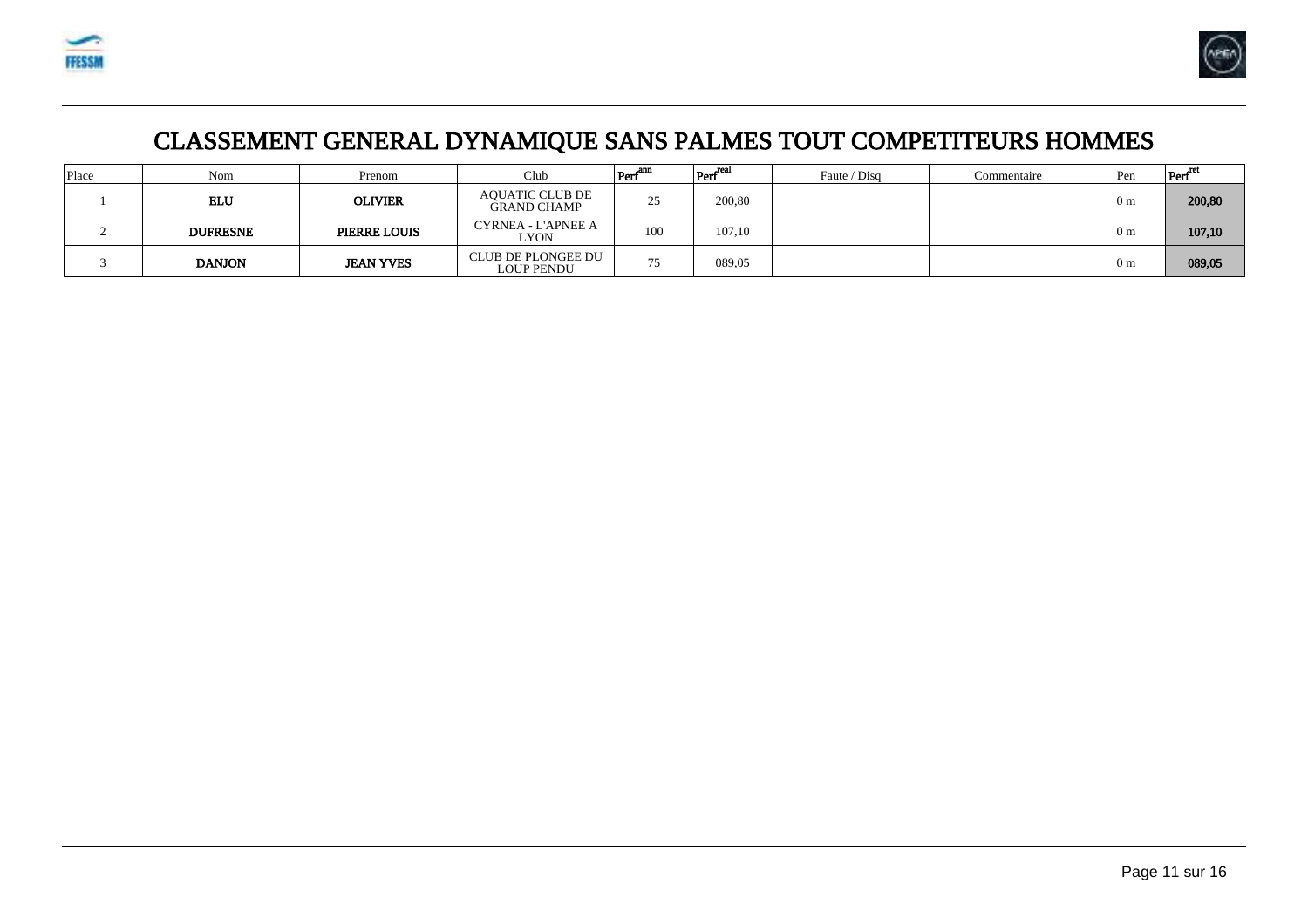



# CLASSEMENT DYNAMIQUE SANS PALMES HOMMES Jeunes

### Aura Apnea Contest 2019

| Place | Nom        | Prenom         | Jub.                                         | om:<br>--<br> Per | $-1$<br>Per             | Faute / Disg | Commentaire | Pen            | Perf   |
|-------|------------|----------------|----------------------------------------------|-------------------|-------------------------|--------------|-------------|----------------|--------|
|       | <b>ELU</b> | <b>CLEMENT</b> | <b>AOUATIC CLUB DE</b><br><b>GRAND CHAMP</b> | 50                | 185 30<br><b>"いしょしい</b> |              |             | 0 <sub>m</sub> | 085,30 |

### CLASSEMENT DYNAMIQUE SANS PALMES FEMMES Seniors

| Place | Nom               | Prenom            | Club                                    | Perf | $ Perf^{\text{real}}$ | Faute / Disg | Commentaire | Pen            | Peri   |
|-------|-------------------|-------------------|-----------------------------------------|------|-----------------------|--------------|-------------|----------------|--------|
|       | CORDIER           | <b>FREDERIOUE</b> | CLUB DE PLONGEE DU<br><b>LOUP PENDU</b> | 125  | 150,00                |              |             | 0 <sub>m</sub> | 150,00 |
|       | <b>TABOUREL</b>   | <b>FLORENCE</b>   | <b>CORAIL SUB MOULINS</b>               | 90   | 103,78                |              |             | 0 <sub>m</sub> | 103,78 |
|       | <b>BARBANCEYS</b> | <b>AUDE</b>       | <b>CAP CLUB ARVERNE DE</b><br>PLONGEE   | 50   | 092,50                |              |             | 0 <sub>m</sub> | 092,50 |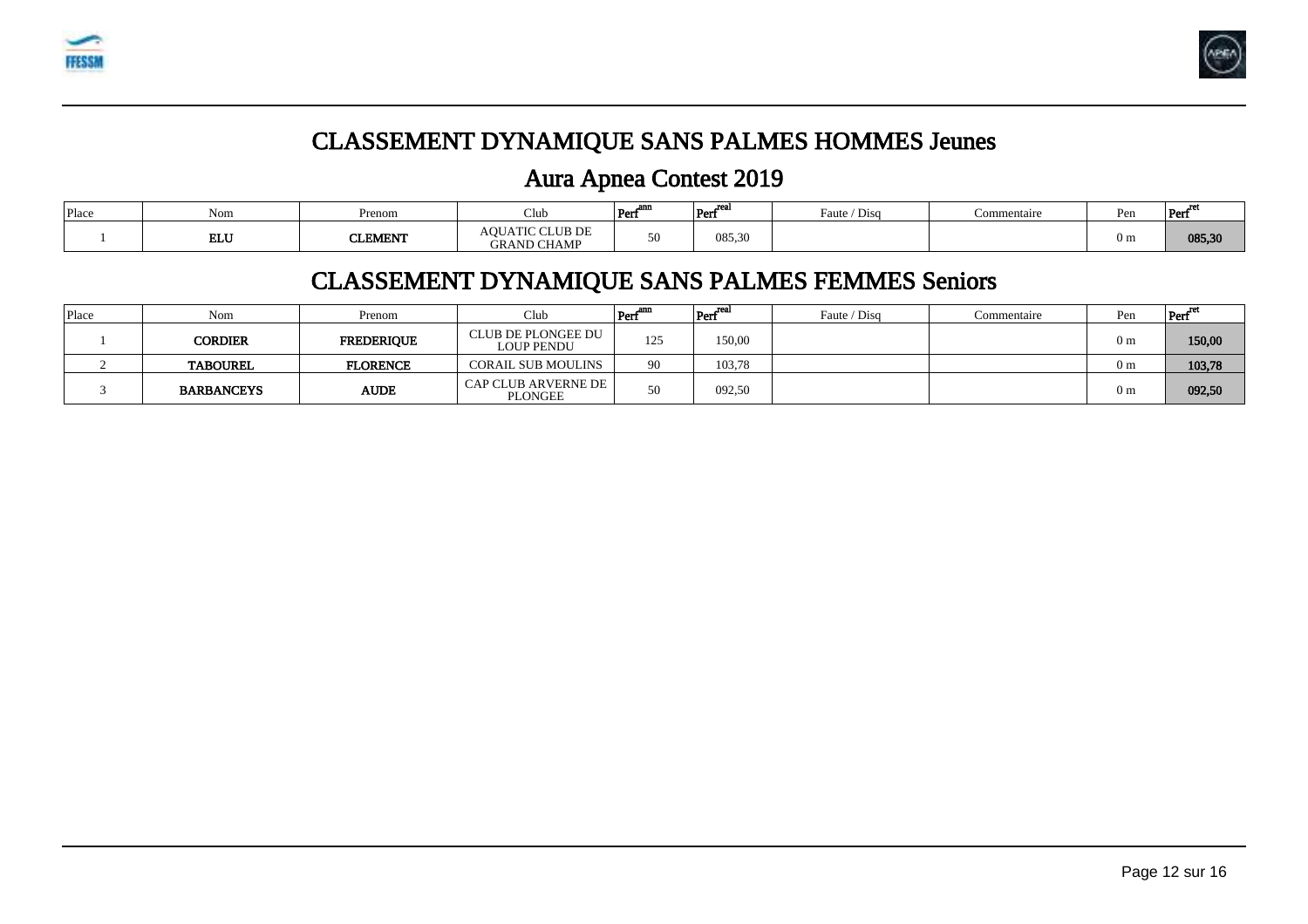



### CLASSEMENT DYNAMIQUE SANS PALMES HOMMES Seniors

### Aura Apnea Contest 2019

| Place | Nom             | Prenom              | Club                                         | Perf <sup>ann</sup> | Perf   | Faute / Disg | Commentaire | Pen            | Pert   |
|-------|-----------------|---------------------|----------------------------------------------|---------------------|--------|--------------|-------------|----------------|--------|
|       | <b>ELU</b>      | <b>OLIVIER</b>      | <b>AOUATIC CLUB DE</b><br><b>GRAND CHAMP</b> | 25<br>رے            | 200,80 |              |             | 0 <sub>m</sub> | 200,80 |
|       | <b>DUFRESNE</b> | <b>PIERRE LOUIS</b> | CYRNEA - L'APNEE A<br>LYON                   | 100                 | 107,10 |              |             | 0 <sub>m</sub> | 107,10 |
|       | <b>DANJON</b>   | <b>JEAN YVES</b>    | CLUB DE PLONGEE DU<br>LOUP PENDU             | 75                  | 089,05 |              |             | 0 <sub>m</sub> | 089,05 |

#### CLASSEMENT GENERAL 16X TOUT COMPETITEURS FEMMES

| Place | Nom             | Prenom            | $N^{\circ}$ licence | Club                             | . and<br>Perf | Perf <sup>ret</sup> | Faute / Disa | Commentaire | Pen    |
|-------|-----------------|-------------------|---------------------|----------------------------------|---------------|---------------------|--------------|-------------|--------|
|       | CORDIER         | <b>FREDERIOUE</b> | A03000444           | CLUB DE PLONGEE DU<br>LOUP PENDU | 10:30         | 08:42:00            |              |             | $+0$ s |
|       | <b>GUEGUEN</b>  | <b>LAURENCE</b>   | A03135249           | <b>EAU LIBRE</b>                 | 16:00         | 09:48:87            |              |             | $+0s$  |
|       | <b>TABOUREL</b> | <b>FLORENCE</b>   | A11507970           | <b>CORAIL SUB MOULINS</b>        | 08:00         | 10:24:88            |              | Pénalité    | $+57.$ |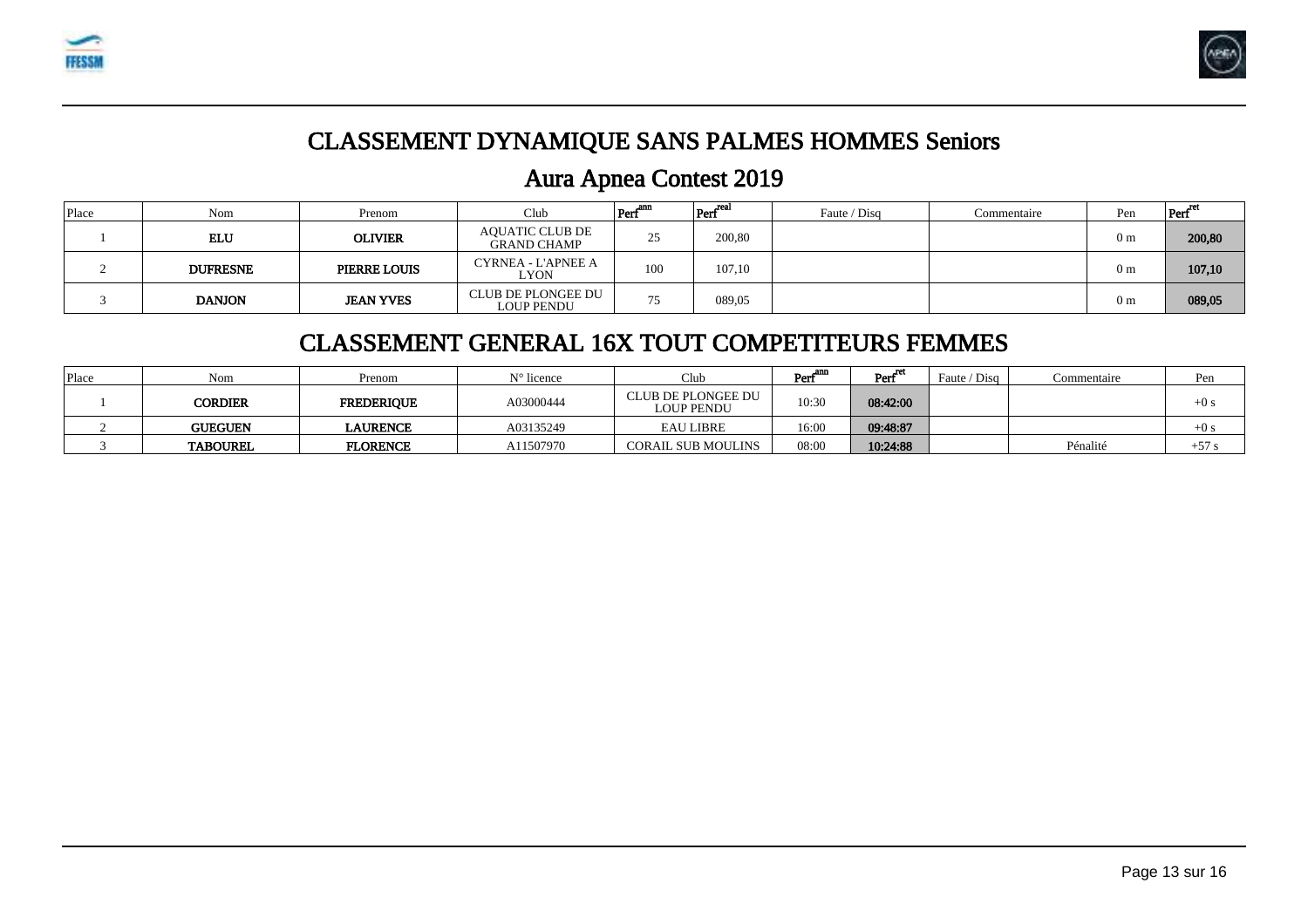



### CLASSEMENT GENERAL 16X TOUT COMPETITEURS HOMMES

| Place | Nom             | Prenom              | $N^{\circ}$ licence | Club                                         | $\mathrm{Perf}^{\mathrm{ann}}$ | Perf <sup>ret</sup> | Faute / Disq | Commentaire | Pen   |
|-------|-----------------|---------------------|---------------------|----------------------------------------------|--------------------------------|---------------------|--------------|-------------|-------|
|       | ELU             | <b>CLEMENT</b>      | A19843065           | <b>AQUATIC CLUB DE</b><br>GRAND CHAMP        | 06:00                          | 05:03:20            |              |             | $+0s$ |
|       | ELU             | <b>OLIVIER</b>      | A06293518           | <b>AQUATIC CLUB DE</b><br><b>GRAND CHAMP</b> | 06:00                          | 05:28:11            |              |             | $+0s$ |
|       | <b>DUFRESNE</b> | <b>PIERRE LOUIS</b> | A17783109           | CYRNEA - L'APNEE A<br>LYON                   | 07:00                          | 06:09:00            |              |             | $+0s$ |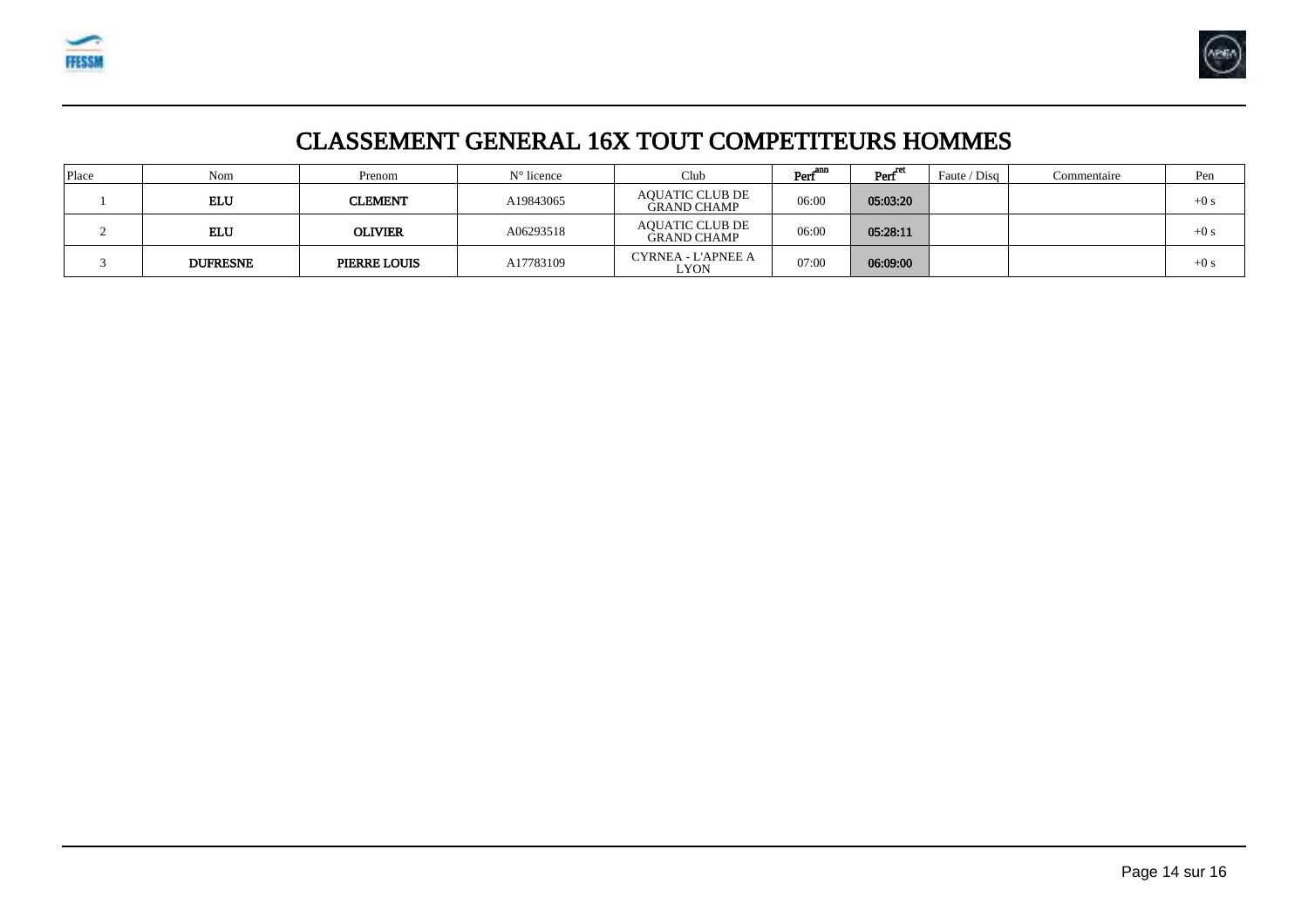



### CLASSEMENT 16X HOMMES Jeunes

# Aura Apnea Contest 2019

| Place | Nom             | Prenom         | $N^{\circ}$ licence | Club                                         | <b>ADD</b><br>Peri | Perf <sup>ret</sup> | $'$ Disa<br>Faute / | Commentaire | Pen    |
|-------|-----------------|----------------|---------------------|----------------------------------------------|--------------------|---------------------|---------------------|-------------|--------|
|       | ELU             | <b>CLEMENT</b> | A19843065           | AOUATIC CLUB DE<br><b>GRAND CHAMP</b>        | 06:00              | 05:03:20            |                     |             | $+0s$  |
|       | <b>GALLIONE</b> | CLEMENT        | A19843065           | <b>AQUATIC CLUB DE</b><br><b>GRAND CHAMP</b> | 12:00              | 08:34:58            |                     |             | $+0$ s |

#### CLASSEMENT 16X FEMMES Seniors

| Place | Nom             | Prenom            | $N^{\circ}$ licence | Club                                    | Peri  | Perf'''  | Faute / Disg | Commentaire | Pen    |
|-------|-----------------|-------------------|---------------------|-----------------------------------------|-------|----------|--------------|-------------|--------|
|       | <b>CORDIER</b>  | <b>FREDERIQUE</b> | A03000444           | CLUB DE PLONGEE DU<br><b>LOUP PENDU</b> | 10:30 | 08:42:00 |              |             | $+0$ s |
|       | <b>GUEGUEN</b>  | <b>LAURENCE</b>   | A03135249           | <b>EAU LIBRE</b>                        | 16:00 | 09:48:87 |              |             | $+0s$  |
|       | <b>TABOUREL</b> | <b>FLORENCE</b>   | A11507970           | <b>CORAIL SUB MOULINS</b>               | 08:00 | 10:24:88 |              | Pénalité    | $+57.$ |